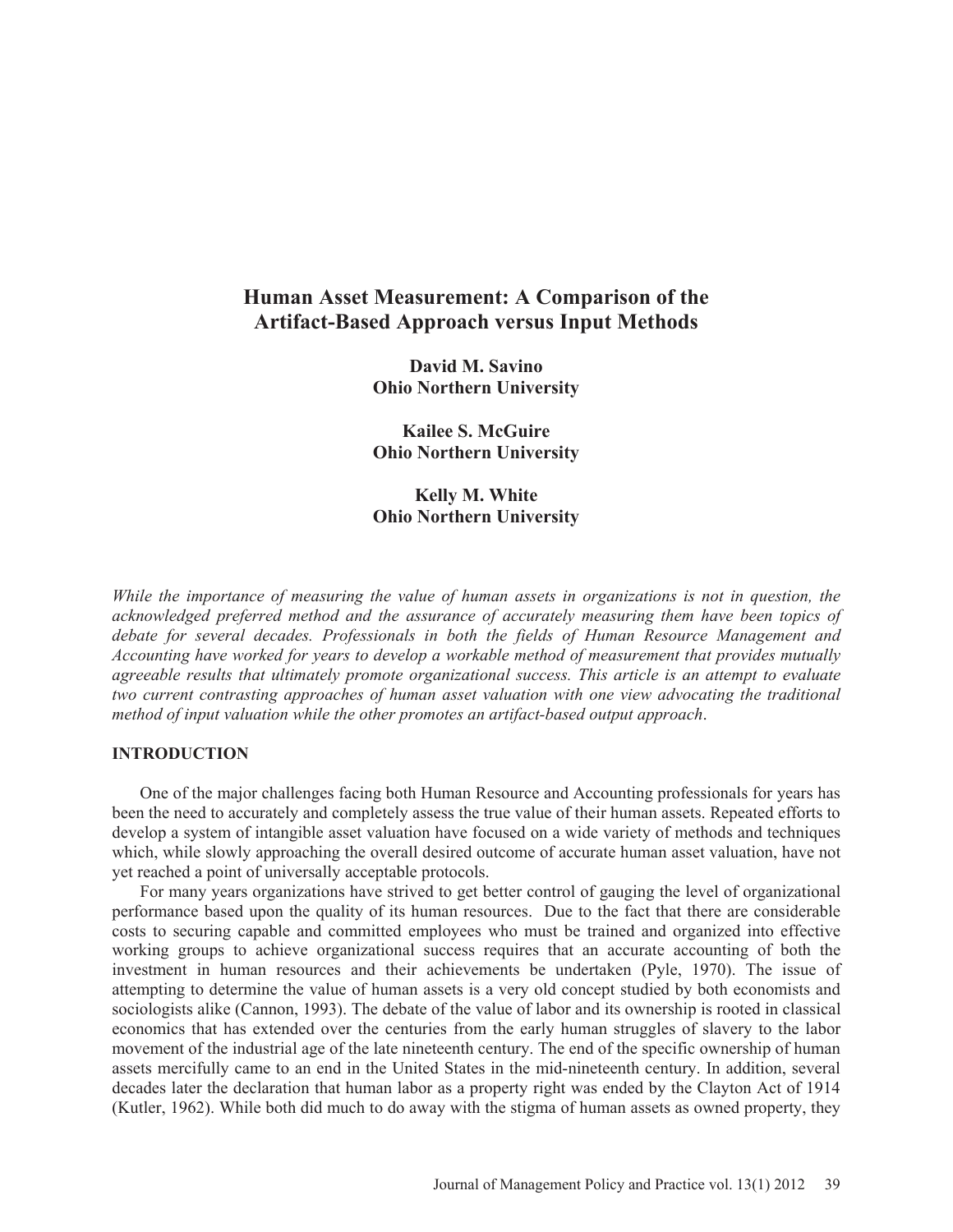did not provide an answer to the issue of the value that labor provides to an organization or how to accurately evaluate it. Therefore, the need to measure the contributions of human resources as one gauge of success of organizations has persisted for many decades and thus became one of several significant business issues studied throughout the twentieth century.

## **EARLY HUMAN ASSET VALUATION**

#### **The Origins of Human Resource Accounting**

One of the earliest attempts to address the value of human assets in the Accounting profession came in the form of applying economic reasoning to valuation issues, including those related to human resources (Scott, 1925). Scott (1925) acknowledged that while the accounting treatment of intangible assets such as what we now refer to as human resources, created some controversy the possession of a force of trained workers should be valued in some manner on an organization's balance sheet. The first significant Human Resources emphasis of identifying people as valuable resources came from organizational psychologists who tended to view the employee – management leadership interface as a way to promote a "human resource perspective" of the workforce versus the more traditional "personnel" idea of workers as passive tools of the organization (Likert, 1961). This movement no doubt led to the significant innovations seen since the 1960s in the transformation of personnel management as a caretaker function to the more strategically-based and forward looking concept of human resource management. In addition to the emerging concepts of human resources as different from personnel management, the early focus of developing of HRA came from deriving its key elements from other research areas such as the economic theory of capital, psychological theories of leadership effectiveness and the measurement of corporate goodwill (Flamholtz, 1999).

## **Stages of HRA Development**

The key inspiration for taking the early academic debates of combining accounting practices with the valuation of human resources to an application form came when it was suggested that organizations develop financial reports for external uses (Flamholtz, Bullen and Hua, 2002). The development of these external documents was advocated as a way to show investors the extent to which human assets of an organization had increased or diminished over a relevant period of study and therefore influencing stock investment decisions (Hermanson, 1964; Likert, 1967). Interestingly, in the few subsequent years after these external investment documents were actually developed there was evidence of a correlation between a firm's investment in its human assets and its future profitability (Hendricks, 1976).

## **The R. G. Barry Experiment**

The actual concept of Human Resource Accounting (HRA) traces its early stages of development to the research done at the University of Michigan by a research team which included Rensis Likert, R. Lee Brummet, William Pyle and Eric Flamholtz (Flamholtz, Bullen and Hua, 2002). In 1966, William Pyle along with the management of R.G. Barry undertook the effort to report the value of human assets based on the current cost basis. Starting in 1967, R. G. Barry, a leisure footwear company in Columbus, Ohio, employed HRA to report the value of its human assets as associated with its annual reports and financial documents developed for external analysis and did so for several years (Flamholtz, 1973). While various organizations and investors found HRA information to be of some use in investment decisions, organizations soon realized that further research to refine the procedures for developing and using HRA documents for financial decision-making was proving to be too costly while the benefits were uncertain or were not necessarily benefiting individual sponsoring firms (Flamholtz, Bullen and Hua, 2002). Therefore, almost as quickly as it appeared in accounting and financial documentation circles, HRA virtually disappeared from sight until the 1980s.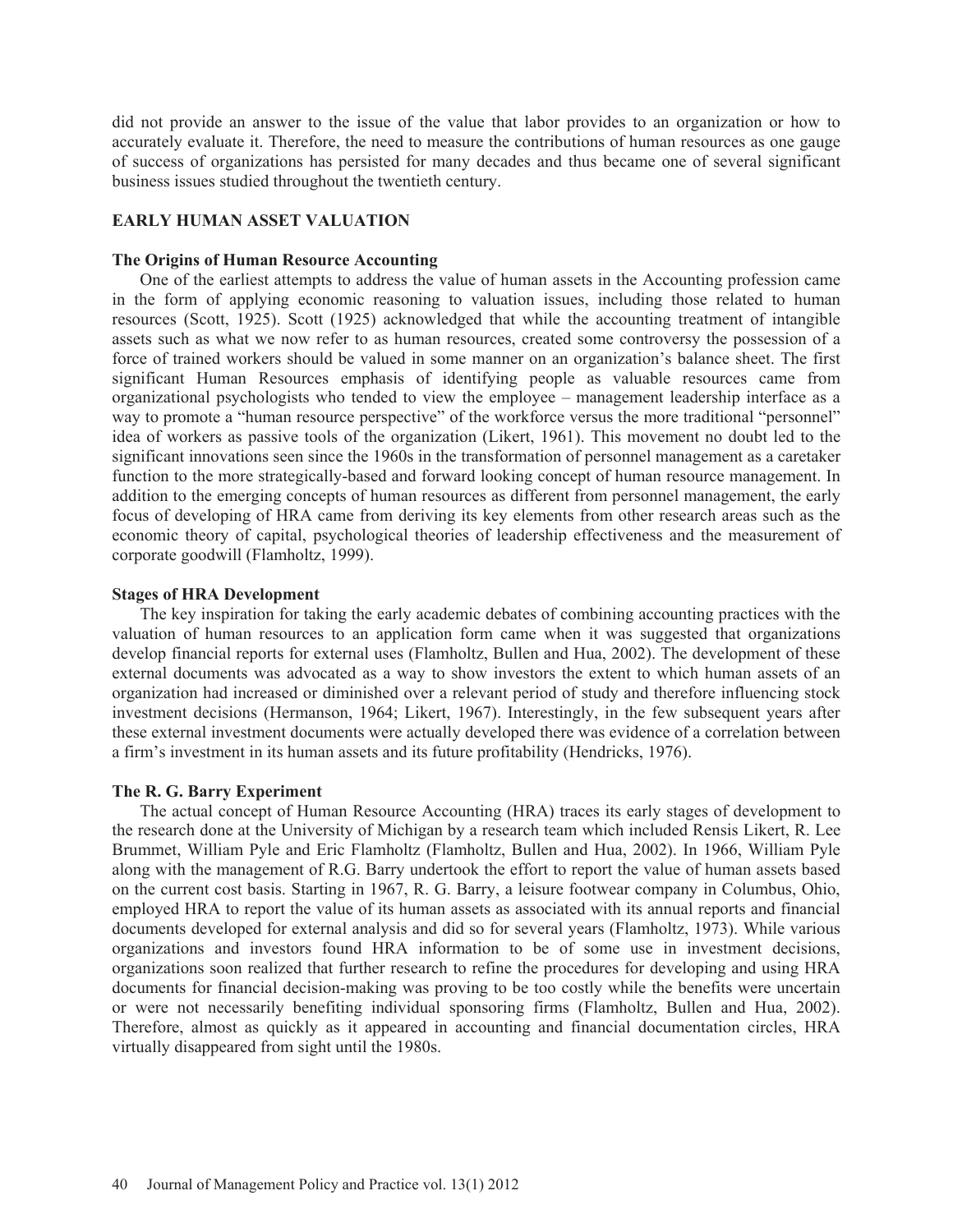#### **Renewed Interest in HRA**

The shift of the world's developed economies from manufacturing to service economies spurred on the renewed interest in HRA that came in several forms during the 1980s and 1990s. Since the survival, stability and growth of organizations was to be based more on human assets and their capabilities as compared to previous periods that relied more on physical assets, many organizations decided to turn to HRA as a system to monitor and measure success. Among the organizations who were willing to take another look at Human Resource Accounting was the U.S. Office of Naval Research who studied applying the concepts of HRA to the Navy, banking institutions pursuing ways to determine the true cost of replacing tellers and management trainees and several other industries attempting to account for the value of human resources in situations dealing with employee turnover and the costs and benefits associated with layoff decisions (Flamholtz and Geis, 1984; Flamholtz, 1999). Throughout this stage of renewed interest, as well as the earlier work in the field, the developments seen in HRA were truly a result of the successful collaboration between the forces behind the academic research and those charged with the practical application of HRA in corporate accounting refuting a widely held notion that research and practice tend to be unrelated (Flamholtz, Bullen and Hua, 2002). Further evidence of this realization of the successful partnership between academics and business practice came in the form of the development of the Balanced Scorecard by Robert Kaplan at Harvard and David Norton, a business consultant and the Skandia Navigator developed at Stockholm University by Jan-Erik Grojer, Ulf Johansson and Brigitta Olsson and Leif Edvisson of the Skandia Group, an international organization the offers insurance and financial services (Bullen and Novin, 2009; Flamholtz, Bullen and Hua, 2002).

## **CONTEMPORARY HRA PRACTICES**

## **The Balanced Scorecard**

The Balanced Scorecard is a measurement tool that focuses on four perspectives, which include the financial perspective, customer perspective, internal business process perspective, and learning and growth perspective. While the balanced scorecard traditionally places financial aspects, such as profitability and risk at the top of the list, each perspective is important to utilize when forming a business strategy. The Balanced Scorecard enables a company to set measurements that can be used to assess company performance and future progress. Benefits of a balanced scorecard are achieved by defining the company strategy, communicating it consistently, and linking it to change (Kaplan and Norton, 2001).

#### **Skandia Navigator**

Although considered fairly similar to the Balanced Scorecard approach, the Skandia Navigator focuses on the company as a whole instead of just highlighting finances and strategy. The Skandia Navigator is used to measure the intellectual capital and knowledge assets (intangibles) within a company. The navigator is also aimed toward value creation within a company. The navigator breaks the company down in five focus-based sections; financial focus, customer focus, process focus, human focus, and renewal & development focus. Each focus, except the financial, is considered to be intangible assets. Between the Balanced Scorecard and Skandia Navigator, these are used and considered to be the contemporary practices in HRA (Edvinsson, 1997).

#### **HRA and Human Resource Implications**

Human Resource Management as we now know it traces its beginnings back to the behavioral science movement of the post-World War II era. Like their classical management counterparts before them, behaviorists were looking for better ways to manage in organizations. However, the behavioral approach stressed the need for human skills of employees rather than just technical skills and the value that these human skills added to human capital (Lussier, 2009). Pioneers in the field of behavioral management research such as Maslow, Drucker, Argyris, McGregor and Herzberg were becoming rapidly more aware that employees, especially those who were motivated and satisfied, were the real driving force to organizational success in the market. Others such as Likert (1961) and Odiorne (1963) advocated the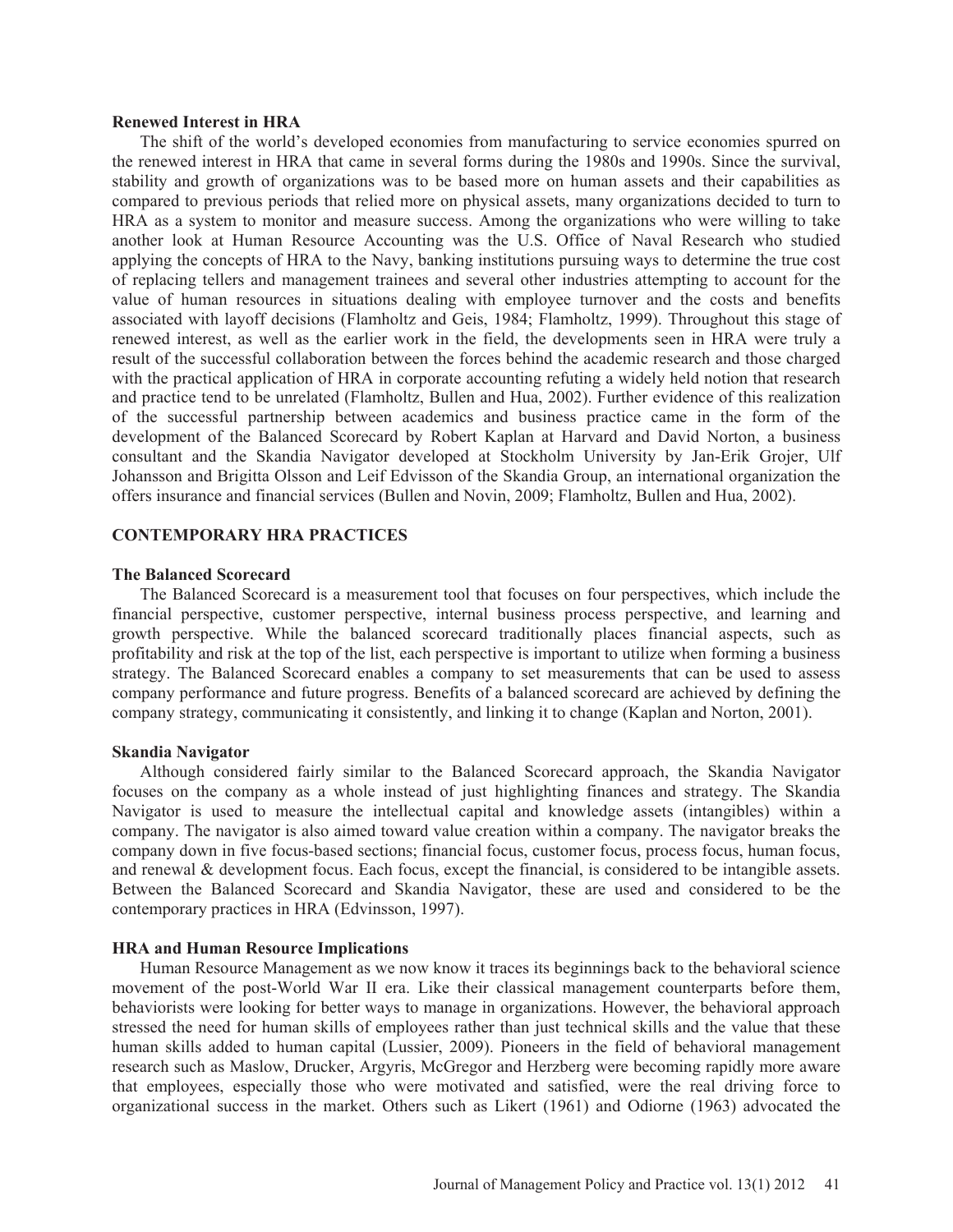value of human assets (human resources) to provide organizations with growth, vitality and a competitive edge in the market place. While it did take some time to get over viewing employees as a "necessary expense," organizations have basically embraced the idea that investing in state-of-the-art staffing, training and compensation practices along with new technology is a good way to increase competitiveness (Cascio, 1991; Snell and Dean, 1996; Noe et al, 2009).

The real debate in Human Resource Management (HRM) is not the viewing of employees as valuable elements of human capital and assets, but rather the method of determining their value to the performance of the organization. While some in HRM view the value of human assets in terms of HR inputs such as recruitment, orientation, training and retention others point to approaches for the capitalization of separate HR outputs based on accounting recognition of results known as artifacts (artefacts) (Tollington and El-Tawy, 2010). The HR input orientation in HRM is reflected in a widely accepted view of employee competencies that are rare, inimitable and non-substitutable (Barney, 1991). Since the human resource function in organizations is viewed as an area devoted to identifying, developing and retaining human resources to support organizational success, it is not difficult to see why many human resource professionals are orientated to an input based approach to assessing the value of human capital although the output valuation method is gaining support and momentum as time passes.

Regardless of the method of asset valuation, Human Resources is acknowledged as a strategic partner in helping organizations achieve a competitive advantage. Therefore, HRM should not necessarily be totally defined by merely the functions it performs but more by what it can provide to organizations in terms of well trained and empowered workforce as measured by what are referred to as human capital deliverables which are employee behaviors that result in positive business outcomes (Ulrich, 1998). Human assets and human capital deliverables have been viewed as intangibles by accountants much in the way that things such brand equity, intellectual property and patent rights create value to organizations (Pfeffer, 2007). The continued shift to a service and knowledge based economy make the market valuation of human capital as intangibles more important and critical to the success of the organization because of the increasing proportion of intangible assets contributing to a firm's market value (Boynton, 2003). Therefore, since HRM is a key ingredient in developing human assets that create human capital deliverables, its role has taken on a new meaning (Beatty, et al, 2003).

## **Input versus Output Oriented Human Asset Valuation**

The Input or Cost Approach can be regarded as assessing the costs associated with recruiting, training and hiring/firing of employees for the company. People are looked at as resources and when they leave the company, the cost recorded is a cost to replace them similar to the method in which inventory items are recorded (Puttu, 2009). The benefits to this approach are that assigning actual costs to employees makes it much easier to record the costs on a financial statement. Not only do salaries show how well the company is doing in regards to the HR aspect, they can present training costs and recruiting expenses as well. This data can be compared historically and within the industry for a comparison between competitors. This is a low-cost alternative for HRA in the respect that assigning value to items is a practice carried out every day in almost all companies. The drawback to the Input approach is that every employee does not add the same amount of value through their work and cannot be equally represented by training because some people learn faster than others. This can be problematic within a company when employees are not trained correctly and the "turnover rate" increases. In addition, the accurate accounting of the costs of typical human resource functions associated with employees such as recruiting, selection, placement, orientation and training are sometimes difficult to determine if the issue of historical versus replacement cost is taken into account as to reporting human asset value (Flamholtz, 1999).

#### **Output Approach – Artifact Oriented Valuation**

The basic premise of the Artifact Approach is that it is more important to value what is created by employees and the financial significance of their outputs rather than to be concerned with the investments made in the development of the employees as valuable organizational contributors (Tollington and El-Tway, 2010). Therefore the Output or Artifact Approach measures the overall worth of each individual by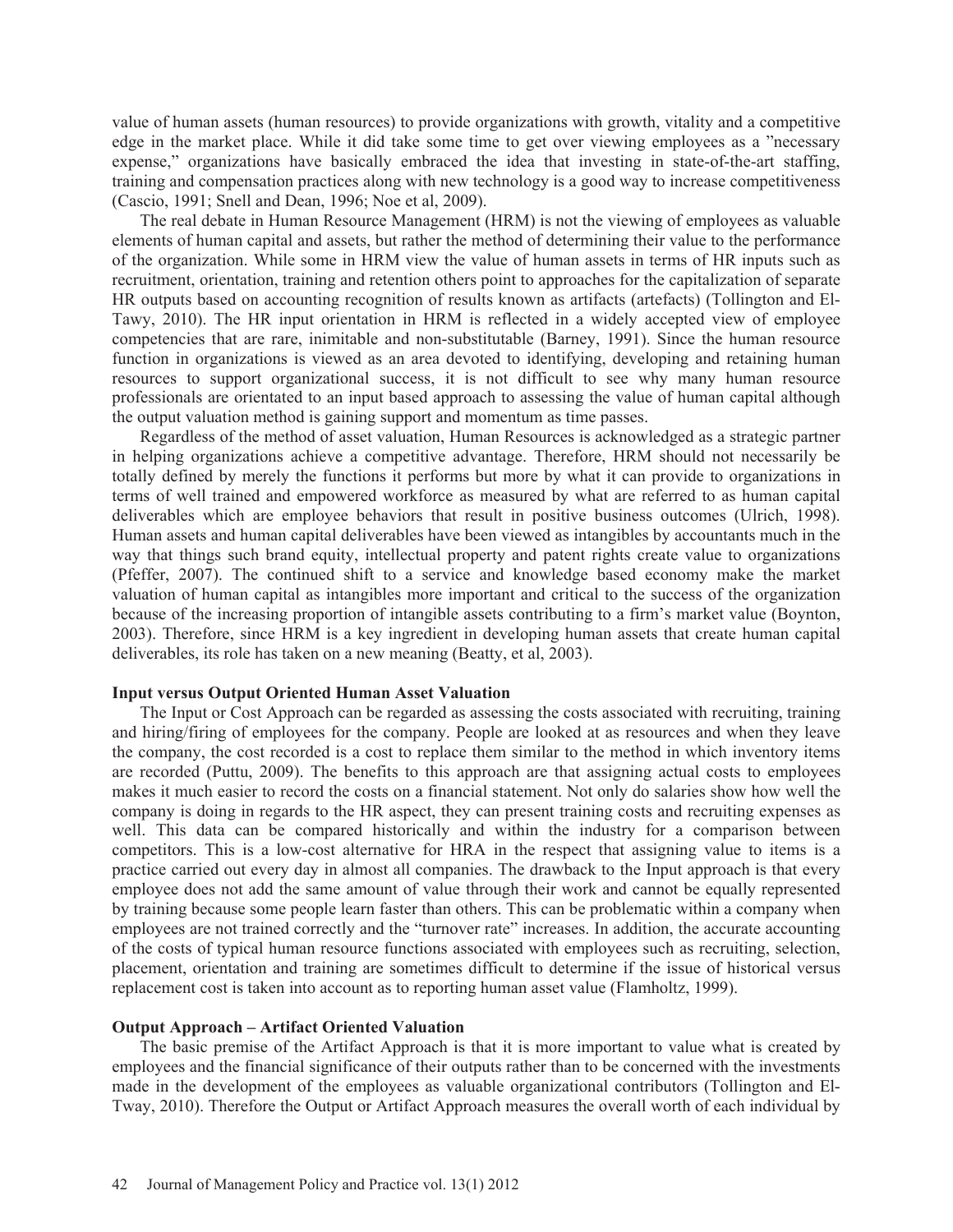the advantages and accomplishments they bring to the company in terms of intellectual creativity related to activities such as leadership and communication skills as well as employee commitment (Carson et al, 2004). In addition, while artifacts by nature are considered intangible, the argument can be made that their value can be measured in the same way that goodwill is typically accounted for as an asset (Napier and Power, 1992). While a company may spend the same amount recruiting and training each employee, no two employees will bring the same value to the company. Individual work ethics and experiences will create unique products that provide the company with distinct benefits. The benefit to utilizing the output method of human resource accounting is that a company can select the most valuable prospective employees for the job, in order to create a significant competitive advantage (Puttu, 2009). Although the value created by the output method cannot be argued, drawbacks to the method include difficulty measuring prospective employee value and additional time required for hiring (Puttu, 2009).

## **CONCLUSIONS**

Regardless of the method of human capital valuation, the biggest challenge in applying HRA has been determining the monetary value of human assets related to the areas of human resource costs and investment and the worth of employees (Flamholtz, 1999). The input methods of HRA are based on the costing of elements such as the recruiting, selection, orientation and training of employees. Economists often discuss cost in terms of a market value of the relevant resources necessary to achieve a benefit or produce a good or service, or in this case human capital deliverables (Schiller, 2011; Ulrich, 1998). Therefore, it is fundamentally clear that the valuation of human capital based on this method acknowledges the sacrifice and effort put forth to acquire and develop human resources as key ingredients to the success of the organization. Accountants then are charged with the task of recording these various human resource endeavors into categories dealing with historical or original costs and replacement costs, which can further be classified as direct or indirect costs depending on the specific human resources function applied to human capital.

While the cost approach has proven to be a somewhat successful approach in human asset valuation it has its share of unresolved issues. Despite the fact that Accounting professionals have tried to satisfy the demands of those in Human Resources and upper management who want clearly established links between the value provided by human assets and organizational success, there are still nagging concerns such as the difficulty seen in allowing human capital investment to be valued as an asset because of the uncertainty of future value, an overly conservative view of accounting for assets and the potential ethical issues of putting a monetary value on people as commodities (Stovall, 2001). By way of overall comparison, the certainty of the initial cost of human assets seems to outweigh the uncertainty of future value created that may be difficult to measure and uneven among the outputs of the employees. The input method requires less time and uses consistent resources. For the business organizations that are not concerned with turnover rates or actual employee value, there is no reason to spend the effort searching for the best employees. For business organizations that are willing to apply the initial time and effort in valuing prospective employee output, the output method helps the organization find the most qualified individuals. After the initial phase, the benefits become significantly advantageous to the organization. While the developers of artifact approach offer some potentially compelling arguments on its behalf, much more research, time and experience are needed to push it into the mainstream of human asset valuation.

## **REFERENCES**

Barney, J. (1991). Firm resources and sustained competitive advantage. *Journal of Management*, 17, 99- 120.

Beatty, R, Huselid, M. & Schneier, C. (2003). New HR Metrics: Scoring on the Business Scorecard. *Organizational Dynamics*, 32(2), 107-121.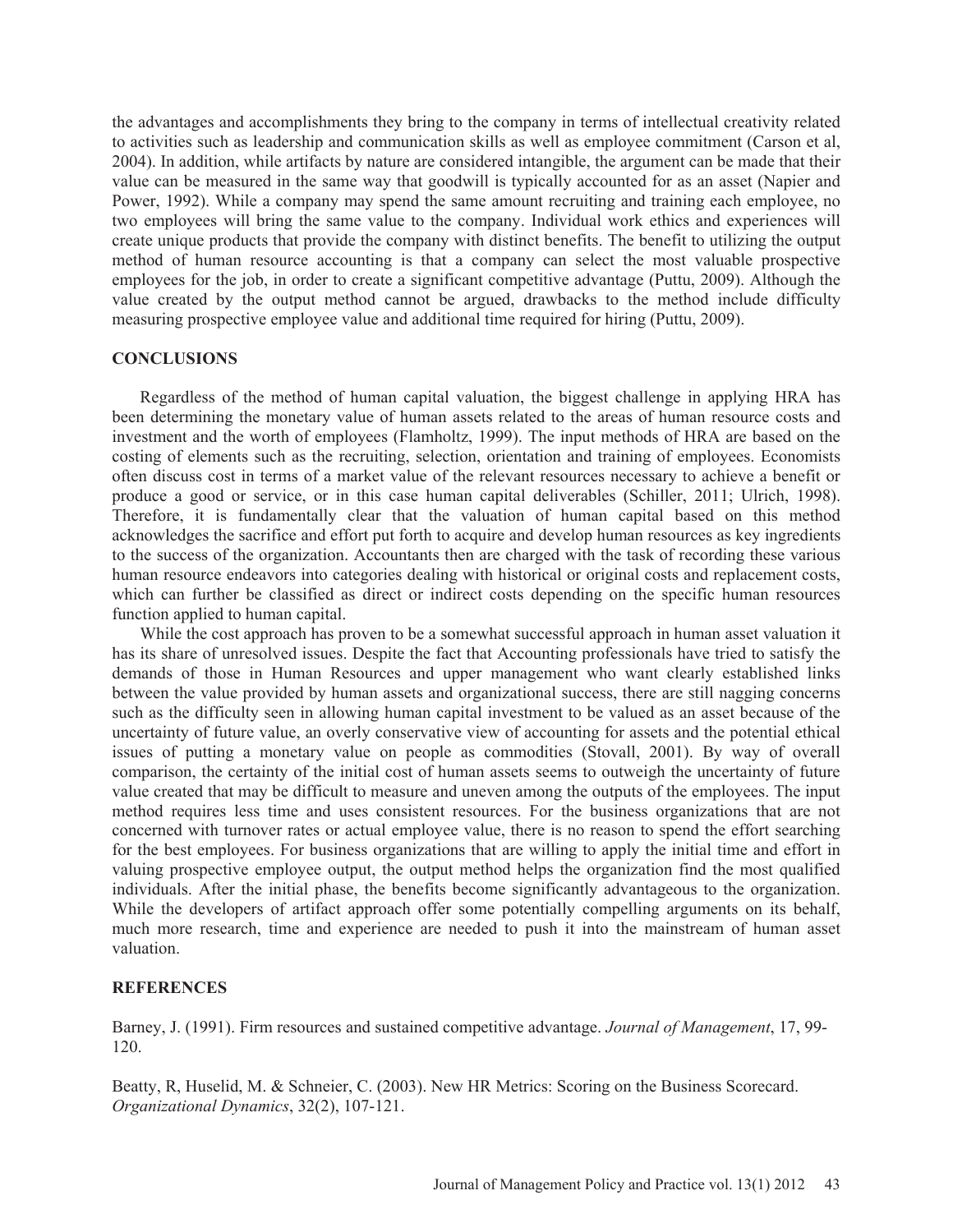Boynton, A. (2003). Valuing Human Capital. *Term Thesis*, Marylhurst University.

Bullen, M. & Novin, A. (2009). Human Resource Accounting and the Balanced Scorecard. *Southeast Decision Sciences Institute Conference Proceedings*, 90-94.

Cannon, J. A. (1993). Human Resource Accounting—a critical comment. *Personnel Review,* 3 (3), 14-20.

Carson, E., Ranzijn, R., Winefield, A. & Marsden, H. (2004). Intellectual capital - mapping employee and work group attitudes. *Journal of Intellectual Capital*, 5(3), 443-63.

Cascio, W. F. (1991). *Costing Human Resources: The Financial Impact of Behavior in Organizations,* 3rd Edition, Boston, MA: PWS-Kent, Boston.

Edvinsson L. (1997). Developing intellectual capital at skandia. *Long Range Planning* 30(3). 320–321.

Flamholtz, E. (1973). Human resources accounting: Measuring positional replacement costs. *Human Resource Management*, 12(1), Spring, 8–16.

Flamholtz, E. (1999). *Human Resource Accounting.* Boston, MA: Kluwer Academic Publishers.

Flamholtz, E., Bullen, M. & Hua, W. (2002). Human resource accounting: a historical perspective and future implications. *Management Decision*, 40(10), 947-954.

Flamholtz, E. & Geis, G. (1984). The development and implementation of a replacement cost model for measuring human capital: a field study. *Personnel Review* (UK), 13(2), 25-35.

Hendricks, J. A. (1976). The Impact of Human Resource Accounting Information on Stock Investment Decisions: An Empirical Study. *The Accounting Review*, 51(2), April, 292-305

Hermanson, R. H. (1964). Accounting for human assets. *Occasional Paper No. 14. Bureau of Business and Economic Research*, Michigan State University, East Lansing, MI.

Kaplan, R. S., & Norton, D. P. (2001). Transforming the balanced scorecard from performance measurement to strategic management: part 1. *Accounting Horizons Journal.* 15(1), 87-104. Kutler, S. I. (1962). Labor, the Clayton act, and the supreme court. *Labor History,* 3(1), Winter, 19-38.

Likert, R. M. (1961). *New Patterns of Management*, New York: McGraw-Hill Book Co.

Likert, R.M. (1967). *The Human Organization: Its Management and Value*, New York: McGraw-Hill.

Lussier, R. (2009). *Management Fundamentals: Skills, Applications, Skill Development*, 4<sup>th</sup> Edition, Mason, Ohio: South-Western Cengage Publishing.

Napier, C. & Power, M. (1992). Professional research, lobbying and intangibles: a review essay. *Accounting & Business Research*, 23(89), 85-95.

Noe, R., Hollenbeck, J., Gerhart, B. & Wright, P. (2009). *Fundamentals of Human Resource Management,* New York: McGraw-Hill Irwin.

Odiorne, G. (1963). *Personnel Policy: Issues and Practice*, Columbus, Ohio: Merrill.